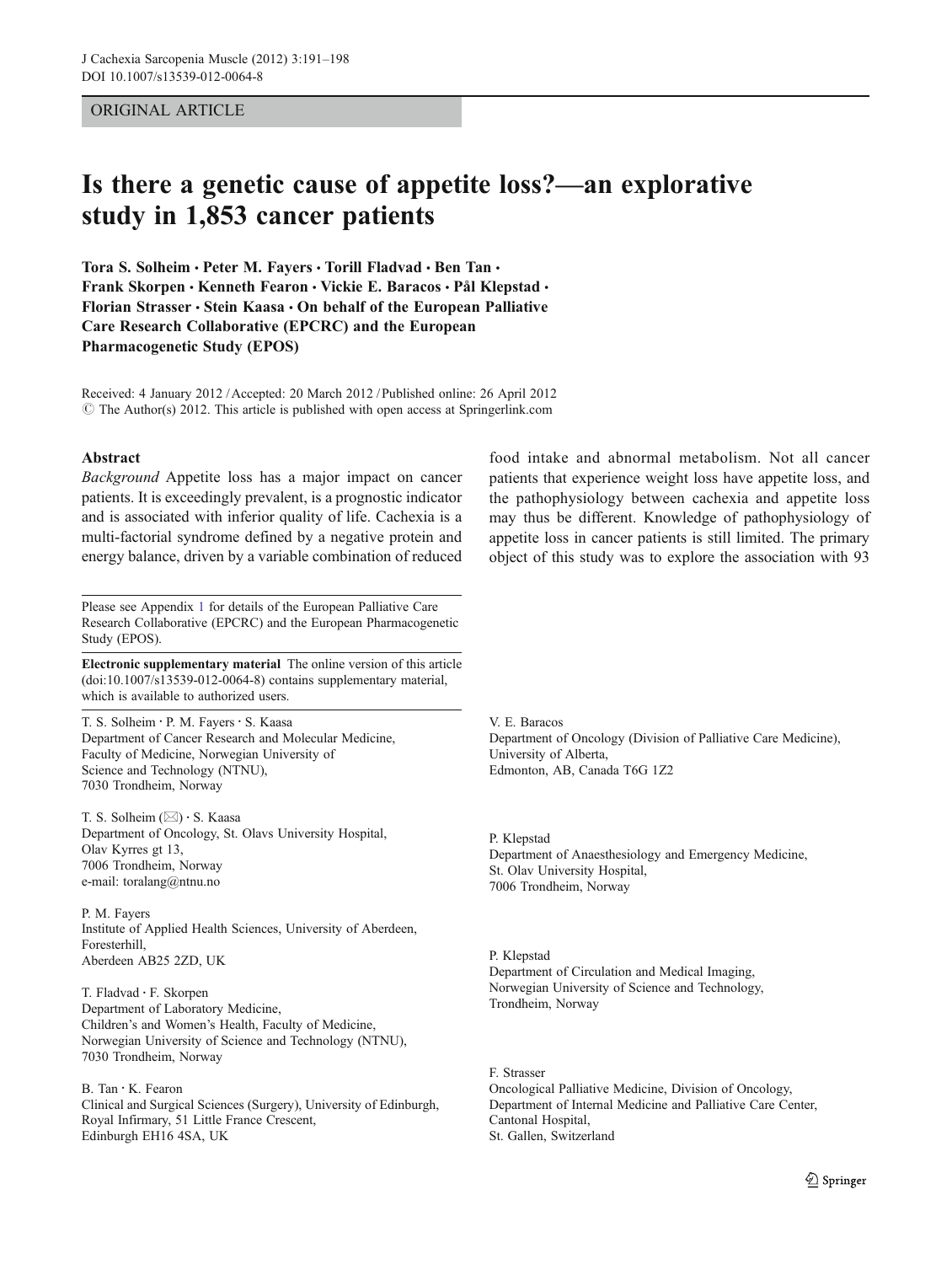predefined candidate single-nucleotide polymorphisms (SNPs) and appetite loss in cancer patients to possibly generate new theories of the pathophysiology of the condition.

Methods A total of 1,853 cancer patients were phenotyped according to appetite loss and then genotyped.

Results After allowing for multiple testing, there was no statistically significant association between any of the SNPs analysed and appetite loss. The ten most significant SNPs in the co-dominant model had observed odds ratios varying from 0.72 to 1.28.

Conclusions This large exploratory study could not find any associations with loss of appetite and 93 SNPs with a potential to be involved in appetite loss in cancer patients. This does not however rule out genes putative role in the development of the symptom, but the observed odds ratios are close to one which makes it unlikely that any of the individual SNPs explored in the present study have great importance.

Keywords Anorexia . Appetite loss . Cachexia . Cancer . SNP . Genetic

# 1 Background

Cachexia has a tremendous impact on survival and morbidity in cancer patients [[1\]](#page-6-0). It is presumed to account for 20 % of cancer deaths due to cardiac and respiratory failure and through immobility [\[2](#page-6-0)]. Cachexia is a multi-factorial syndrome defined by a negative protein and energy balance, driven by a variable combination of reduced food intake and abnormal metabolism [[3\]](#page-6-0).

Although loss of appetite may occur in some patients, it is by itself not a defining symptom of cachexia. A significant number of cancer patients who lose appetite do not undergo weight loss and quite a few lose weight without having any appetite loss [\[4](#page-6-0), [5\]](#page-6-0). Consequently, the pathophysiology behind weight loss and appetite loss may be different [[6\]](#page-6-0). Appetite loss is a key symptom in cancer patients: It is exceedingly prevalent [\[7](#page-6-0)], is a prognostic indicator [\[8](#page-6-0)] and is associated with inferior quality of life [[9\]](#page-6-0).

Appetite loss in cancer patients is sometimes divided into primary and secondary anorexia. The pathophysiology behind primary anorexia is still not well understood. It is probably linked to both neurohormonal signalling pathways (e.g. MC4R, serotonin), cytokines [e.g. interleukin-1 (Il-1), tumour necrosis factor alpha (TNF-a)] as well as peripheral appetite signals (e.g. ghrelin, NPY) [\[10](#page-6-0)]. Secondary anorexia refers to symptoms that act as barriers to eating [\[11](#page-6-0)] for instance nausea, xerostomia, depression and constipation. When studying cancer anorexia and genetic polymorphisms, there are challenges both in phenotyping the patients correctly and in the possibility that both secondary and primary anorexia may coexist.

Cancer cachexia is a very complex condition and thus probably confines both a diverse pathophysiology and phenotype. It has been recognised that the assessment of cachexia should include four domains, namely appetite loss/ reduced food intake, catabolic drive, muscle mass and strength as well as functional and psychosocial impairment [\[3](#page-6-0)]. By exploring appetite loss as a single factor that contribute to the more complex syndrome of cachexia, one might increase the probability of discovering genotypes and thus the pathopyhysiology implicated in developing the condition. Knowledge of the mechanisms behind cancer anorexia can suggest strategies for prevention, diagnosis and therapy [\[12\]](#page-6-0) of this widespread and distressing symptom.

There is now growing evidence that appetite and response to food in the general population is partly genetically determined both in obese patients [[13,](#page-6-0) [14](#page-6-0)] and in patients with psychiatric eating disorders [\[15](#page-6-0)]. The impact of genetic polymorphism to the propensity of developing anorexia in cancer patients has only been evaluated in a few studies. Three studies have found associations between appetite loss and TNF- $\alpha$  [\[16](#page-6-0)], IL-β [[17](#page-6-0)] and IL-10 [\[18](#page-6-0)] gene polymorphisms. In another study, a common mutation in the melanocortin-4 receptor gene (MC4R) was not rendered associated with changes in appetite [[19\]](#page-6-0). None of the polymorphisms found associated with appetite loss in cancer patients have been validated in other cohorts of cancer patients (Table [1\)](#page-2-0).

The primary objective of this study was to explore the association between 93 predefined candidate single-nucleotide polymorphisms (SNPs) and appetite loss in cancer patients to possibly generate new theories of the pathophysiology of the condition.

# 2 Methods

#### 2.1 Patients and study design

Between February 2004 and April 2008, 2,294 cancer patients were included in the European Pharmacogenetic Opioid Study [[20\]](#page-6-0). This was a multi-centre, cross-sectional, observational study that included patients with cancer at different sites, stages and with different performance status who received opioid treatment. Patients were recruited at 17 centres in 11 different countries. Patients aged <18 years or not capable of understanding the language used at the study centre were not eligible.

The appropriate ethical authorities in all participating centres approved the study protocol, and all patients gave their oral and written informed consent.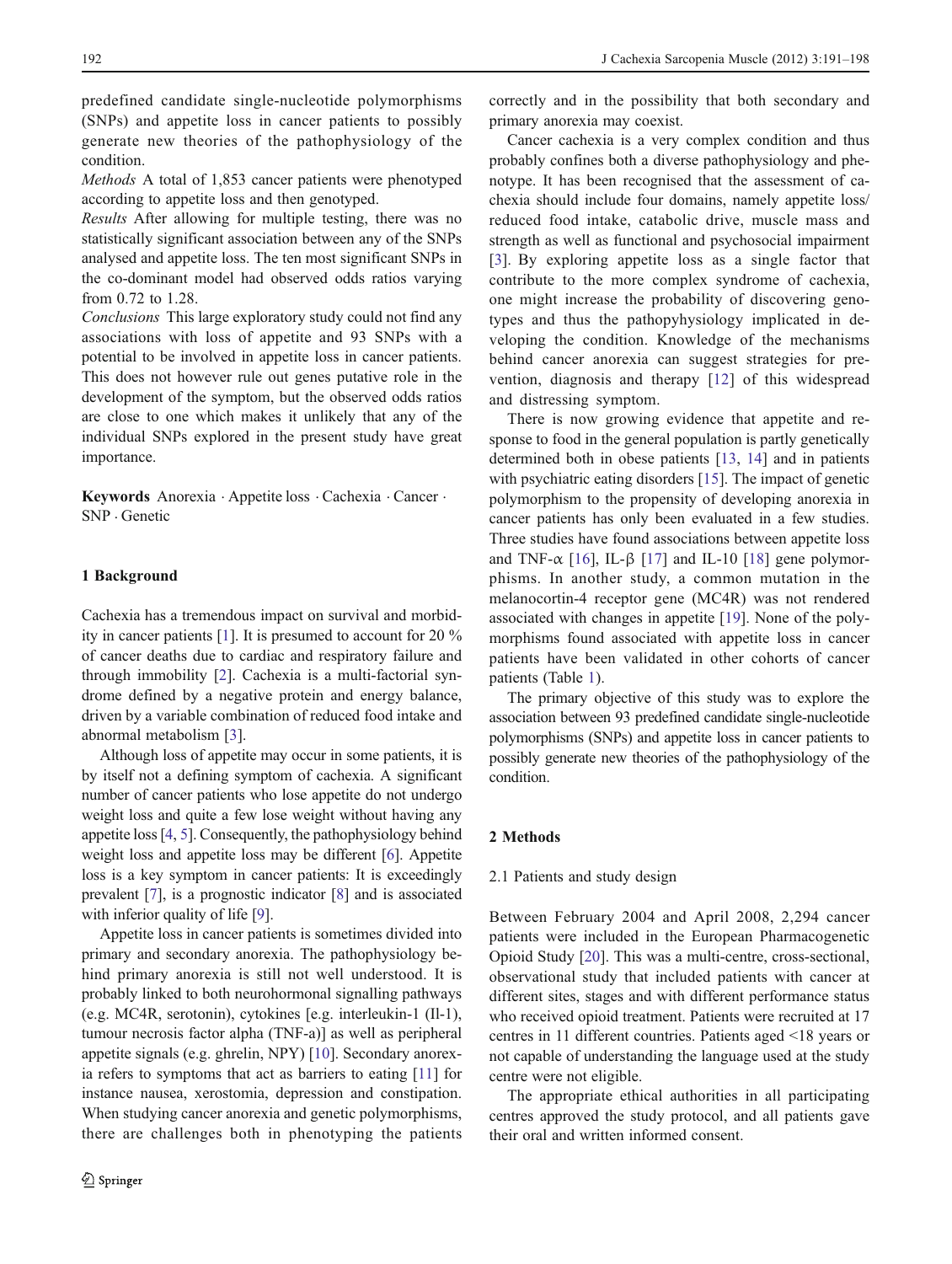<span id="page-2-0"></span>

|  | Table 1 Previous publications on genetics and cancer anorexia |  |  |  |
|--|---------------------------------------------------------------|--|--|--|
|  |                                                               |  |  |  |

| Author        | Polymorphism                                                                     | Population                                                | Phenotype                                                                                    | $OR/p$ values    |
|---------------|----------------------------------------------------------------------------------|-----------------------------------------------------------|----------------------------------------------------------------------------------------------|------------------|
|               | Rausch-10 [18] IL-10 rs 3024498 (37 SNPs in 6<br>cytokine genes evaluated)       | 1149 Caucasian lung cancer<br>survivors                   | Lung Cancer Symptom Scale<br>How much are you experiencing loss<br>of appetite?              | (1.04, 1.46)     |
| Jatoi-09 [16] | TNF- $\alpha$ RS800629 (22 cytokine)<br>SNPs evaluated)                          | 471 non-small cell lung cancer<br>patients                | "How would you compare your appetite"<br>now to what it was before your present<br>illness?" | 0.46(0.29, 0.72) |
| Jatoi-07 [17] | IL-1 $\beta$ -31: rs1143627 (4 IL-1 beta<br>polymorphisms evaluated)             | 44 patients with metastatic                               | FACT-E                                                                                       |                  |
|               |                                                                                  | gastric and gastroeosophagal                              | 1. "I have a good appetite"                                                                  | $1.0.02*$        |
|               |                                                                                  | cancer                                                    | 2. "I am able to eat the food I like"                                                        | $2.0.02*$        |
| Knoll-08 [19] | ValI103Ile rs2229616<br>(One melanocortin-4 receptor)<br>polymorphism evaluated) | 509 patients (most lymphoma,<br>leukaemia and GI tumours) | Loss of appetite. The authors developed<br>a new semi structured interview                   | No associations  |

#### 2.1.1 Clinical assessment

Age, ethnicity, gender, weight, height, Karnofsky performance status and medication during the last 24 h were recorded. Cancer diagnosis, presence of metastases and time since the diagnosis of cancer were registered. Body mass index was evaluated according to the WHO scale. Information on survival was collected until January 2010. Patients' subjective health at the time of inclusion was measured by the European Organisation for Research and Treatment of Cancer Core Quality of Life Questionnaire, the EORTC QLQ-C30 version 3.0 [\[21\]](#page-6-0). In this questionnaire, the patients report symptoms and functioning for the past week on a four-point verbal



Fig. 1 Flowchart demonstrating enrolment

rating scale: (1) not at all, (2) a little, (3) quite a bit and (4) very much.

## 2.1.2 The phenotype for appetite loss

The patients were phenotyped as having anorexia/appetite loss according to the EORTC QLQ-C30 questionnaire (version 3.0) [[21](#page-6-0), [22](#page-6-0)], question 13: "have you lacked appetite".

# 2.2 Blood sampling

Blood samples were collected at the time of inclusion and stored at −80 °C before shipment to the Norwegian University of Science and Technology (NTNU) in Trondheim, Norway for DNA extraction.

# 2.2.1 Polymorphisms for exploratory analysis

Prior to the genetic analyses, 93 candidate SNPs from 27 genes were identified through literature review in 2009 as having a putative impact on cancer anorexia pathophysiology. These genes code for appetite regulation through inflammation (TNF, IL-1, Il-6, IL-1, interferon gamma [\[10\]](#page-6-0), TLR4 [[23\]](#page-6-0), hormones (melanocortin, ghrelin, leptin, cholecystokinin, insulin-like growth factor and serotonin [[10\]](#page-6-0)) and neuractive receptors (opioid mu receptor [[24\]](#page-7-0), cannabinoid receptor [\[15](#page-6-0)]). Some SNPs were chosen due to their association with appetite and obesity (peroxisome proliferator-activated receptor gamma, adrenerg receptor [[13](#page-6-0)]) (Online Table 1).

#### 2.2.2 Genotyping and serum analyses

Genomic DNA extraction was performed at HUNT Biobank (NTNU), Levanger, Norway. DNA was extracted from EDTA whole blood using the Gentra Puregene blood kit (Qiagen Science, Germantown, MD, USA).

Genotyping was performed using the SNPlex Genotyping System according to the suppliers' dry DNA protocol. The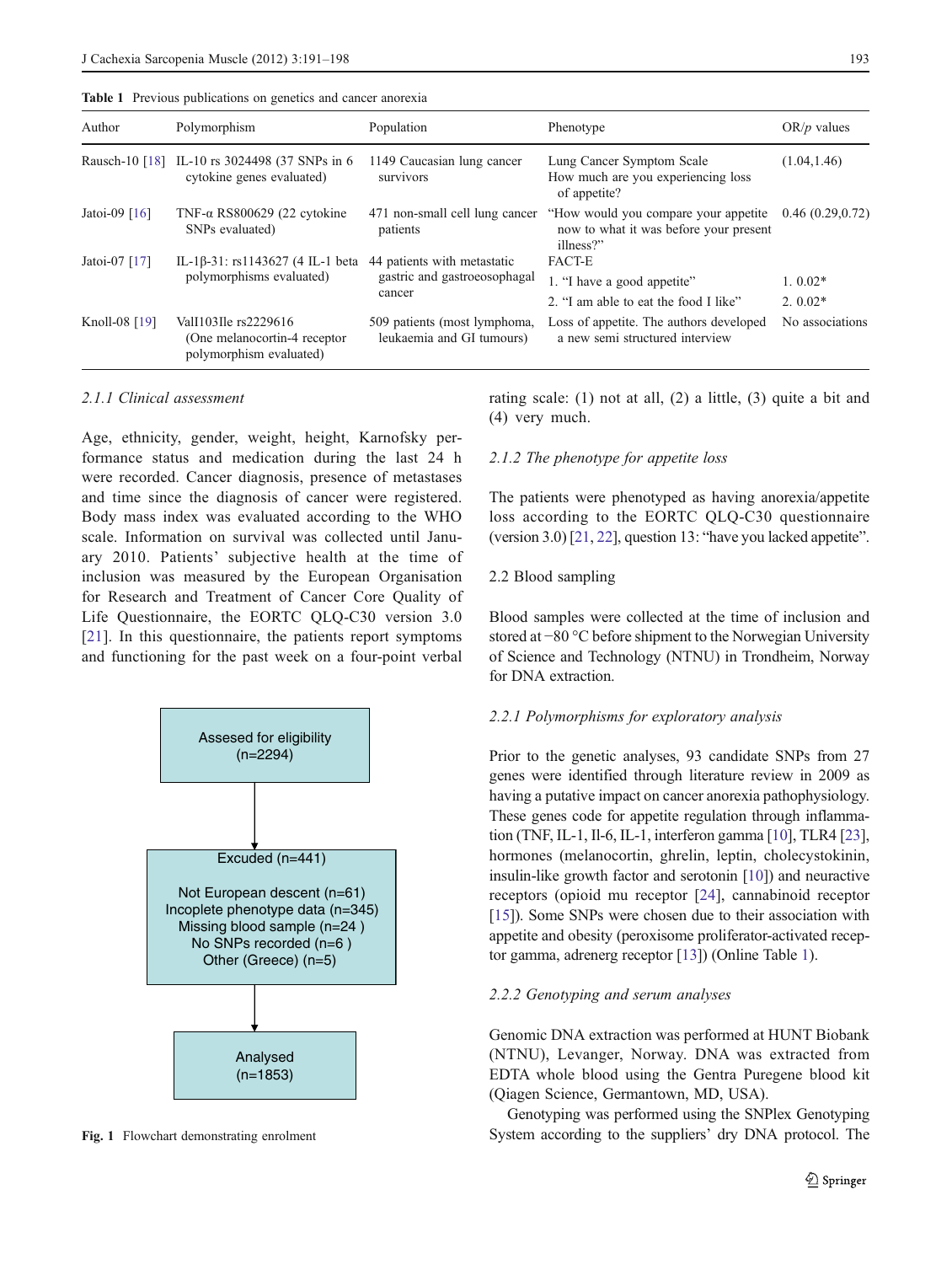<span id="page-3-0"></span>capillary electrophoresis was carried out with an ABI 3730 48 capillary DNA analyser. SNPlex signals were analysed using the Gene Mapper version 4.0 software, followed by manual reading. Samples giving low signals, which could not be discriminated from the negative controls, were removed prior to the analysis and treated as missing data. Genotype clustering was performed based on the SNPlex Rules 3730 method, following factory default settings. Two SNPs, rs4680 and rs1045642, which could not be analysed by the SNPlex system, were genotyped at the HUNT Biobank (NTNU), Levanger, Norway. They were analysed using TaqMan SNP allelic discrimination by means of an ABI 7900HT. All genotyping procedures were processed without regard of the phenotype. All genotyping processes was performed according to Applied Biosystems, Foster City, CA, USA

## 2.3 Statistical analyses

The possible associations with demographic- and diseaserelated factors were investigated by uni- and multivariate ordinal logistic regressions with appetite loss as the outcome of interest. The factors explored were age, gender, kidney disease, cancer site, Karnofsky status, presence of metastasis and the use of antibiotics, steroids, chemotherapy or appetite stimulants (dronabinol and megestrol) the last 24 h. Factors significantly associated  $(p<0.05)$  with appetite loss in an initial univariate analysis were included in the multivariate analysis. Significant  $(p<0.05)$  factors from the multivariate analyses were included as covariates in the genetic analyses.

The association between SNPs and appetite loss was analysed by ordinal logistic regression with appetite loss as the outcome variable. All regression analysis was stratified by country.

Analyses were also repeated without the inclusion of covariates, as a sensitivity check. Before exploring the genetic associations, SNPs were rejected if the genotypes were not in Hardy–Weinberg equilibrium (HWE) (chi-squared test,  $p$ <0.0005) or had minor allele frequencies (MAF) <5 %.

Three approaches were adopted to mitigate the multiplicity issues. First, a false discovery rate of 10 % was used for reporting the Benjamini–Hochberg (B-H) thresholds [[25](#page-7-0)]. If an SNP is to be classified as "significant", its  $p$  value for association should be below the B-H threshold. Second, the co-dominant genetic model was pre-specified for the primary analyses, with other models (dominant, recessive and additive) being considered as exploratory analyses. A recessive trait will only be expressed if the dominant allele is not present. In a codominant model both alleles are visible in the phenotype, and in an additive model, the two alleles have an enhancing effect on each other's influence on the phenotype. Third, interpretation of p values was done with caution. STATA version 11.0 was used for all analyses (StataCorp. 2009 STATA Statistical Software: Release 11. College Station, TX, USA, StataCorp LP).

**Table 2** Baseline characteristics  $(n=1,853)$ 

| Gender                       | Male                          | 968 (52.2)   |
|------------------------------|-------------------------------|--------------|
|                              | Female                        | 885 (47.8)   |
| Age                          |                               | $63(18-91)$  |
| Department                   | Hospitalised                  | 1,458 (78.7) |
|                              | Outpatients                   | 395(21.3)    |
| Karnofsky Performance status |                               | $60(20-100)$ |
| Body mass index              |                               | $23.4(9-45)$ |
| Tumour diagnosis             | Urologic                      | 131(7.1)     |
|                              | Lung                          | 313 (16.9)   |
|                              | <b>Breast</b>                 | 262 (14.1)   |
|                              | Prostate                      | 225(12.1)    |
|                              | Gastrointestinal              | 375 (20.2)   |
|                              | Pancreas                      | 36(1.9)      |
|                              | Female reproductive<br>organs | 140 (7.6)    |
|                              | Head and neck                 | 103(5.4)     |
|                              | Hematological                 | 100(2.8)     |
|                              | Unknown origin                | 51(2.1)      |
|                              | Sarcoma                       | 49 $(2.6)$   |
|                              | Skin                          | 38(2.1)      |
|                              | Others                        | 82(4.4)      |
| Metastasis <sup>a</sup>      | Liver                         | 455 (24.6)   |
|                              | Bone                          | 856 (46.2)   |
|                              | <b>CNS</b>                    | 101(5.5)     |
|                              | Lung                          | 410 (22.1)   |
|                              | Other                         | 731 (39.4)   |
|                              | None                          | 302 (16.3)   |
| Appetite loss                | Not at all                    | 487 (26.3)   |
|                              | A little                      | 484 (26.1)   |
|                              | Quite a bit                   | 463 (25.0)   |
|                              | Very much                     | 419 (22.6)   |
|                              | Switzerland                   | 112(6)       |
|                              | Germany                       | 254 (13.7)   |
|                              | Denmark                       | 28(1.5)      |
|                              | Finland                       | 29(1.6)      |
|                              | UK                            | 253 (13.7)   |
|                              | Iceland                       | 145(7.8)     |
|                              | Italy                         | 392 (21.2)   |
|                              | Lithuania                     | 54(2.9)      |
|                              | Norway                        | 470 (25.4)   |
|                              | Sweden                        | 116(6.3)     |
|                              |                               |              |

All numbers are absolute numbers or medians (range) if nothing else is indicated. Percentages in brackets

<sup>a</sup> Many patients have more than one metastasis site

# 3 Results

One thousand eight hundred and fifty-three patients with complete data on genetic analyses and appetite score were left for final analyses after excluding five patients from Greece due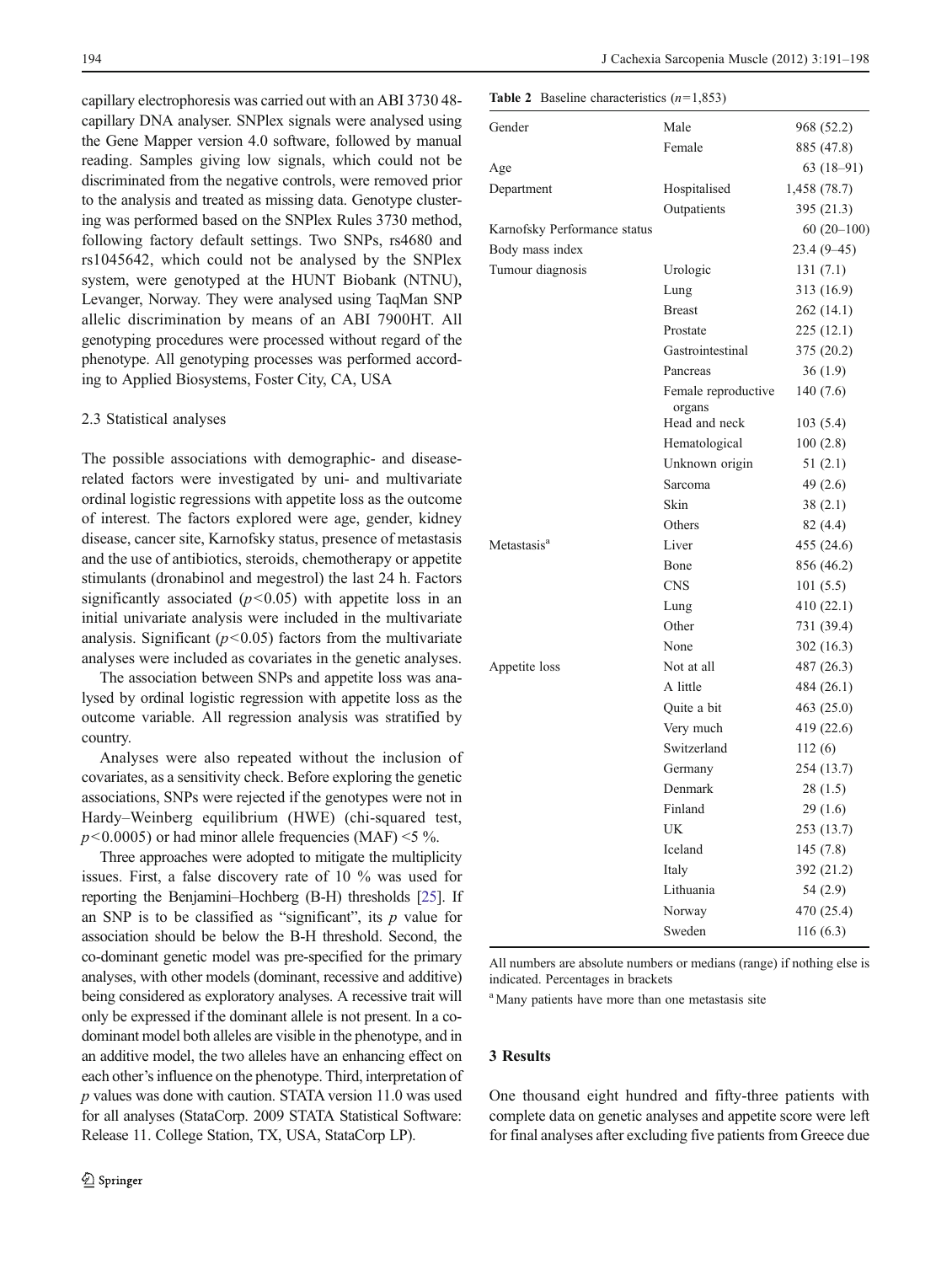Table 3 Covariates retained in the genetic association analysis

| Appetite loss              |      |         | Odds Ratio $p$ value 95 % confidence<br>interval |
|----------------------------|------|---------|--------------------------------------------------|
| Head and neck cancer       | 2.59 | < 0.001 | 1.73, 3.86                                       |
| Female reproductive cancer | 1.63 | 0.003   | 1.19, 2.24                                       |
| Bone metastasis            | 0.81 | 0.015   | 0.68, 0.96                                       |
| Liver metastasis           | 1.32 | 0.004   | 1.09, 1.60                                       |
| Kidney disease             | 1.57 | 0.045   | 1.01, 2.43                                       |
| Steroid use                | 0.74 | < 0.001 | 0.62, 0.87                                       |
| Antibiotic use             | 1.33 | 0.006   | 1.09, 1.64                                       |
| Karnofsky                  | 0.54 | < 0.001 | 0.44, 0.65                                       |

Dependent variable is appetite loss. The  $p$  values and 95 % CI are from multivariate analysis

to their low number, 61 patients of non-caucasian origin 345 patients due to incomplete data on appetite, 24 patients due to missing blood samples and six patients due to no SNPs recorded (Fig. [1\)](#page-2-0). Out of the 1,853 patients left for analyses, 487 patients had no appetite loss, 484 had a little appetite loss, 463 had quite a bit appetite loss and 419 patients had very much appetite loss. Patient demographics are presented in Table [2](#page-3-0).

In order to find important covariates, variables potentially associated with appetite loss were found based on clinical experience and literature search. After applying first univariate and then multivariate ordered regression analysis, eight factors were retained as of prognostic importance for grade of appetite loss. These were kidney disease, the use of antibiotics, use of steroids, Karnofsky performance status, cancer originating from female reproductive organs, head and neck cancer, metastasis to liver and metastasis to bone. Age, gender, other metastatic sites, other cancer diagnoses and some medications were not significantly associated and were therefore not included as prognostic factors in the subsequent genetic analyses. Only 282 patients had used chemotherapy the last 24 h and only 28 appetite stimulants; these low numbers may

Table 4 Ten most significant SNPs in the co-dominant model

account for the lack of statistical significant impact on appetite,  $p=0.055$  and  $p=0.57$  respectively (Table 3).

The 93 candidate SNPs were genotyped in order to identify new associations between appetite loss and genetic polymorphisms. After 12 SNPs were excluded due to violation of HWE or for having a MAF  $\leq$  5 %, 81 candidate SNPs remained for association analysis.

No SNPs were significantly associated with appetite loss neither in the co-dominant, dominant, additive nor recessive model. The ten most significant SNPs in the co-dominant model are presented in Table 4, with observed odds ratios varying from 0.72 to 1.28.

# 4 Discussion

For the last 10 years, there have been numerous publications on the hereditability of appetite in both a psychiatric eating disorders [[15\]](#page-6-0) and obesity [[13\]](#page-6-0). There are only a few studies looking at associations with appetite loss in cancer patients and genetic polymorphisms [[16](#page-6-0)–[19\]](#page-6-0). The present study is the largest study, both in number of patients and number of polymorphisms looking at genetic variability associated with appetite loss in cancer.

In this study, we did not find new associations with appetite loss and polymorphisms with high theoretical potential to be involved in the pathophysiology. The SNP IL-1β-31:rs1143627 that has been found associated with cancer anorexia in a previous study was not significantly associated with appetite loss in the present study [[17](#page-6-0)]

It has, in several studies, been acknowledged that it is notoriously difficult to validate polymorphism associated with common diseases [\[26\]](#page-7-0) . It is now more strongly recognised that multiple testing and over-reliance on statistical  $p$  values results in an excess of false positive associations. This is particularly true when exploratory studies have a small sample size.

| <b>SNP</b>                                               | RS number  | <i>p</i> value $(n=1,853)$ | <b>B-H</b> criterion | OR.   |
|----------------------------------------------------------|------------|----------------------------|----------------------|-------|
| PPARG (peroxisome proliferator-activated receptor gamma) | rs1801282  | 0.0039                     | 0.0012               | 0.725 |
| Postifing (interferon, gamma)                            | rs2193049  | 0.0151                     | 0.0025               | 1.238 |
| PPARG (peroxisome proliferator-activated receptor gamma) | rs3856806  | 0.0246                     | 0.0037               | 0.783 |
| IGF1 (insulin-like growth factor 1)                      | rs11111272 | 0.3838                     | 0.0049               | 0.832 |
| CCKAR (cholecystokinin A receptor)                       | rs3822222  | 0.0461                     | 0.0062               | 1.230 |
| IGFBP3 (insulin-like growth factor binding protein 3)    | rs3110697  | 0.0463                     | 0.0074               | 0.819 |
| IRS1 (insulin receptor substrate 1)                      | rs2234931  | 0.0572                     | 0.0086               | 1.284 |
| CCKAR (cholecystokinin A receptor)                       | rs7665027  | 0.0595                     | 0.0099               | 1.219 |
| GHRL (ghrelin)                                           | rs35681    | 0.0732                     | 0.0111               | 1.169 |
| IL10 (interleukin $10$ )                                 | rs1800872  | 0.0978                     | 0.0123               | 0.863 |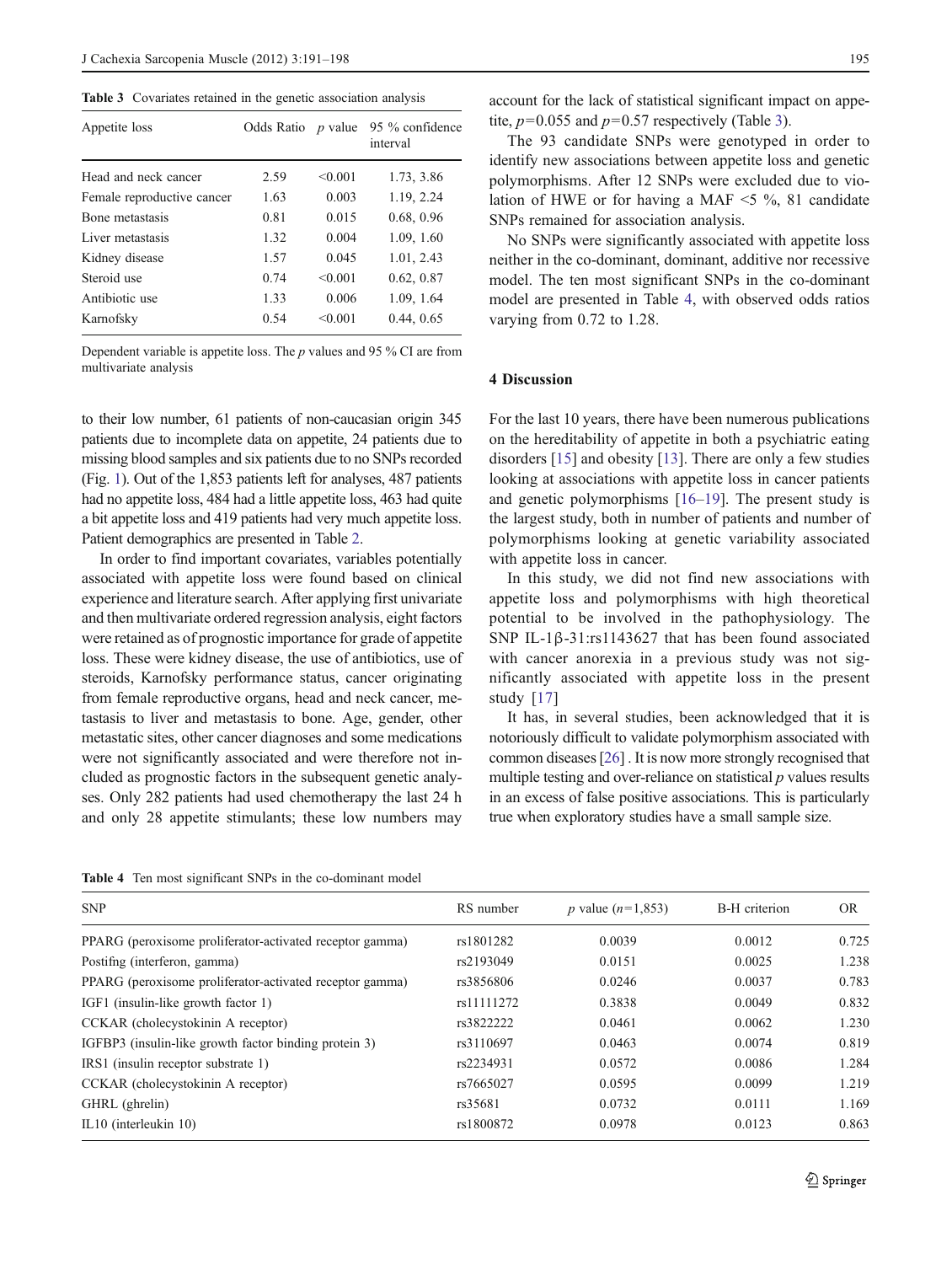<span id="page-5-0"></span>If the genetic effect is weak, both a validation study and an explorative study would require very large sample sizes. Thus, even when there is a true association, small-sized studies will overestimate the effect sizes, sometimes grossly so; that is the only way that a significant  $p$  value can be achieved in an underpowered study.

If this study had been preformed analysing only a few SNPs, there would probably had been several significant findings. In the present study, we however endeavoured to look at a large sample of patients and have used rigorous statistical methods in order to address the multiplicity issues, the heterogogenecity of different countries, and to take measures for clinical confounding factors. Strong and important relationships between the tested SNPs and appetite loss in cancer patients therefore seem unlikely. There are however numerous SNPs within most genes, and there may still be SNPs within these genes that are important for anorexia.

In genetic studies of common diseases, the capacity to define genotypes is often far better than our capacity to define phenotypes. This is a major concern when conducting and interpreting genetic association studies, and a study looking at appetite is no exception to this. It cannot be ruled out that the lack of association between the SNPs investigated and appetite loss is due to the diagnostic tool used to diagnose appetite loss in the present study. As there is no universal agreement concerning the definition of appetite loss, there are consequently challenges both in defining and diagnosing anorexia. Anorexia and loss of appetite are concepts often intermingled, as both can be defined as the loss of desire to eat [\[7](#page-6-0)]. In the present study, we have chosen not to differentiate between anorexia and appetite loss. Anorexia can however also be considered conceptually superior and consist of appetite loss, satiety, taste alterations, altered food preferences [[10\]](#page-6-0), reduced food intake [[27](#page-7-0)] and even meat aversions or nausea/vomiting [[7\]](#page-6-0). Appetite loss/ anorexia has been endeavoured diagnosed by visual analogue scales and other patient recorded outcomes (e.g. AC/ S-12 or FAACT [[27\]](#page-7-0)). These assessments all measure slightly different aspects of anorexia and have varying specificity. In addition to this, appetite is often subjectively compared with "normal" for a particular individual, yet there are no thresholds to determine when anorexia becomes present, and there are probably large individual differences. In addition, there is no critical duration of time when to consider the appetite abnormal [[10\]](#page-6-0). These are some of the factors that make it difficult to establish true controls when studying appetite. In the present article, the EORTC-QLQ-C30 question "During the last week - have you lacked appetite?" have been applied to define anorexia. Cancer patients with worse scores on this question have in other studies demonstrated significantly reduced survival [\[8](#page-6-0)] and more malnourishment [\[28](#page-7-0)]. Another reason for choosing this phenotype is that it has an inherent relation to the symptom in question. The EORTC QLQ-C30 is also a well-validated assessment tool that is translated to many languages.

Secondary anorexia is often defined as symptoms that act as barriers to eating [[11](#page-6-0)] (e.g., nausea, food intolerances and constipation). The causes of secondary anorexia are sometimes the same as the ones suggested contributing to appetite loss. In the present exploratory study, it was therefore chosen not to correct for secondary anorexia in the analysis as one might remove the disease contributing gene (e.g. serotonin is also implicated in depression and nausea [\[29\]](#page-7-0); IL-1 may also cause fatigue, constipation and enhance pain [[30](#page-7-0)]; and IL-6 is associated to depression and fatigue [\[31\]](#page-7-0)).

#### 5 Conclusion

This large exploratory study could not find any associations with loss of appetite and 93 SNPs with a potential to be involved in appetite loss in cancer patients. This does not however rule out genes putative role in the development of the symptom, but the observed odds ratios are close to one which makes it unlikely that any of the individual SNPs explored in the present study have great importance.

In order to move forward in gaining new knowledge on appetite loss in cancer patients, prospective studies with thorough documentation of factors that influence appetite and weight are warranted, as well as consensus on how to diagnose anorexia. This is necessary in order to classify the patients correctly. Unfortunately, there is today no patient-related outcome tool that sufficiently provides this information.

Acknowledgments The authors thank Daniel L. Marks, Oregon, USA and William F Colmers, Alberta, Canada for valuable discussions concerning candidate SNPs. The authors of this manuscript certify that they comply with the ethical guidelines for authorship and publishing in the Journal of Cachexia, Sarcopenia and Muscle [[32](#page-7-0)].

Conflicts of interest The authors declare that they have no conflict of interest

Open Access This article is distributed under the terms of the Creative Commons Attribution Noncommercial License which permits any noncommercial use, distribution, and reproduction in any medium, provided the original author(s) and source are credited.

#### Appendix 1. Research collaboratives

European Pharmacogenetic Opioid Study

Principal investigator Pål Klepstad, Trondheim, Norway.

Investigator at each centre Andrew Davies, Sutton/Chelsea, UK; Augusto Caraceni, Alessandra Pigni, Milan, Italy; Danilo Miotti, Pavia, Italy; Eeva Salminen, Turku, Finland;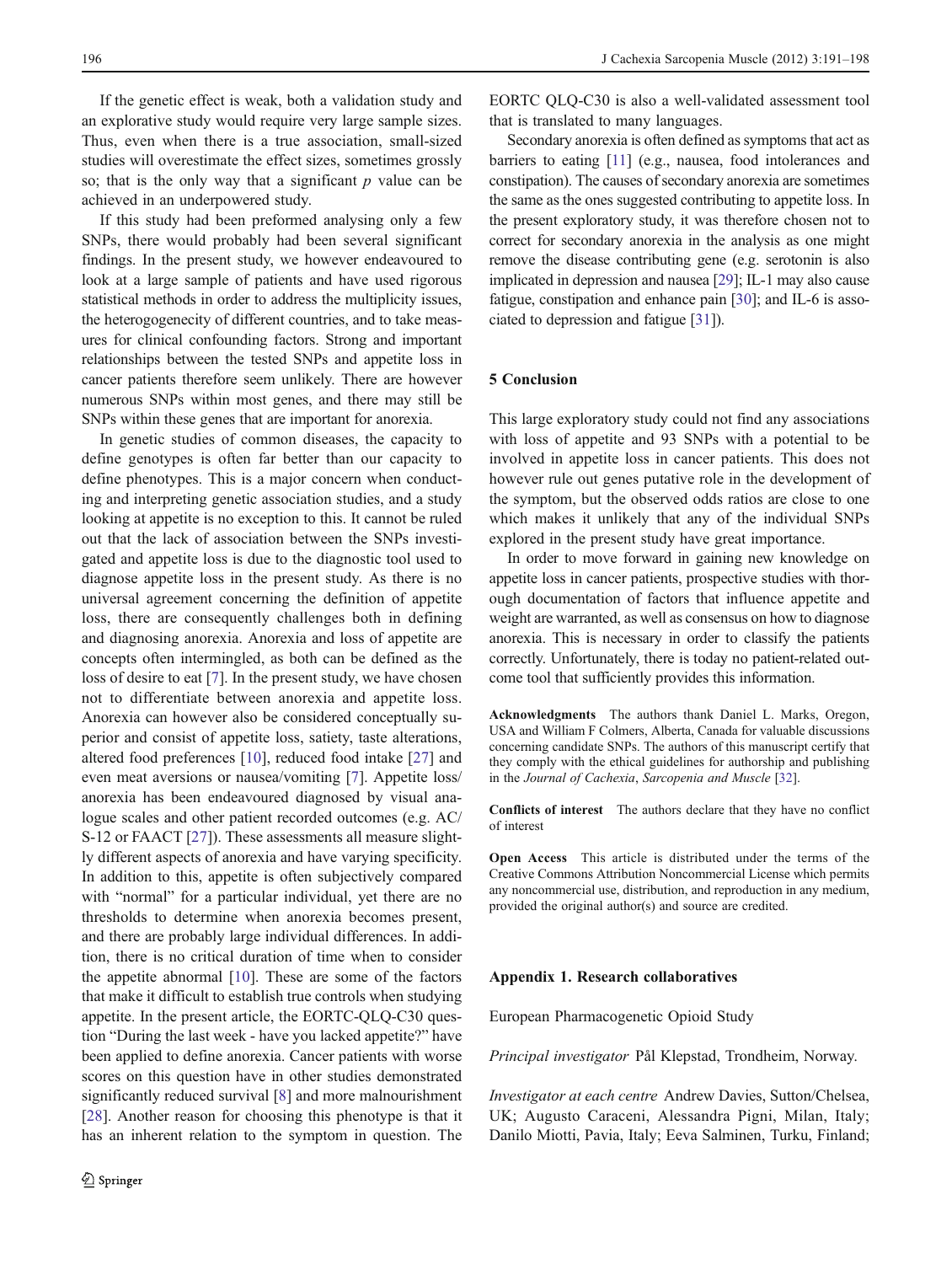<span id="page-6-0"></span>Eriphili Argyra, Athens, Greece; Florian Strasser, St. Gallen Switzerland; Irena Poviloniene, Vilnius, Lithuania; Jon Håvard Loge, Oslo, Norway; Kristin Bjordal, Oslo, Norway; Lucas Radbruch, Aachen, Germany; Marianne Kloke, Essen Germany; Marco Maltoni, Forli, Italy; Per Sjøgren, Copenhagen Denmark; Rainer Sabatowski, Dresden, Germany; Staffan Lundström, Stockholm, Sweden; Stein Kaasa, Trondheim, Norway; Valgerdur Sigurdardottir, Reykjavik, Iceland.

European Palliative Care Research Collaborative

The European Palliative Care Research Collaborative is funded by the European Commission's Sixth Framework Programme (contract no LSHC-CT-2006-037777) with the overall aim to improve treatment of pain, depression and fatigue through translation research.

Core scientific group/work package leaders Stein Kaasa (project coordinator), Frank Skorpen, Marianne Jensen Hjermstad, and Jon Håvard Loge, Norwegian University of Science and Technology (NTNU); Geoffrey Hanks, University of Bristol; Augusto Caraceni and Franco De Conno, Fondazione IRCCS Istituto Nazionale dei Tumori, Milan; Irene Higginson, King's College London; Florian Strasser, Cantonal Hospital St. Gallen; Lukas Radbruch, RWTH Aachen University; Kenneth Fearon, University of Edinburgh; Hellmut Samonigg, Medical University of Graz; Ketil Bø, Trollhetta AS, Norway; Irene Rech-Weichselbraun, Bender MedSystems GmbH, Austria; Odd Erik Gundersen, Verdande Technology AS, Norway.

Scientific advisory group Neil Aaronson, The Netherlands Cancer Institute; Vickie Baracos and Robin Fainsinger, University of Alberta; Patrick C. Stone, St. George's University of London; Mari Lloyd-Williams, University of Liverpool.

Project management Stein Kaasa, Ola Dale, and Dagny F. Haugen, NTNU.

## References

- 1. Tisdale MJ. Cachexia in cancer patients. Nat Rev Cancer. 2002;2:862–71
- 2. Fearon KC. Cancer cachexia: developing multimodal therapy for a multidimensional problem. Eur J Cancer. 2008;44:1124– 32.
- 3. Fearon K, Strasser F, Anker SD, Bosaeus I, Bruera E, Fainsinger RL et al. Definition and classification of cancer cachexia: an international consensus. Lancet Oncol. 2011;12:489–495.
- 4. Sarhill N, Mahmoud FA, Christie R, Tahir A. Assessment of nutritional status and fluid deficits in advanced cancer. Am J Hosp Palliat Care. 2003;20:465–73.
- 5. Bozzetti F. Screening the nutritional status in oncology: a preliminary report on 1,000 outpatients. Support Care Cancer. 2009;17:279–84.
- 6. Fordy C, Glover C, Henderson DC, Summerbell C, Wharton R, Allen-Mersh TG. Contribution of diet, tumour volume and patientrelated factors to weight loss in patients with colorectal liver metastases. Br J Surg. 1999;86:639–44.
- 7. Laviano A, Meguid MM, Rossi-Fanelli F. Cancer anorexia: clinical implications, pathogenesis, and therapeutic strategies. Lancet Oncol. 2003;4:686–94.
- 8. Quinten C, Coens C, Mauer M, Comte S, Sprangers MA, Cleeland C, et al. Baseline quality of life as a prognostic indicator of survival: a meta-analysis of individual patient data from EORTC clinical trials. Lancet Oncol. 2009;10:865–71.
- 9. Lis CG, Gupta D, Grutsch JF. Can anorexia predict patient satisfaction with quality of life in advanced cancer? Support Care Cancer. 2009;17:129–35.
- 10. Davis MP, Dreicer R, Walsh D, Lagman R, LeGrand SB. Appetite and cancer-associated anorexia: a review. J Clin Oncol. 2004;22:1510–7.
- 11. Shragge JE, Wismer WV, Olson KL, Baracos VE. The management of anorexia by patients with advanced cancer: a critical review of the literature. Palliat Med. 2006;20:623–9.
- 12. Altshuler D, Daly MJ, Lander ES. Genetic mapping in human disease. Science. 2008;322:881–8.
- 13. Rosado EL, Bressan J, Martins MF, Cecon PR, Martinez JA. Polymorphism in the PPARgamma2 and beta2-adrenergic genes and diet lipid effects on body composition, energy expenditure and eating behavior of obese women. Appetite. 2007;49:635–43.
- 14. Tanofsky-Kraff M, Han JC, Anandalingam K, Shomaker LB, Columbo KM, Wolkoff LE, et al. The FTO gene rs9939609 obesity-risk allele and loss of control over eating. Am J Clin Nutr. 2009;90:1483–8.
- 15. Helder SG, Collier DA. The genetics of eating disorders. Curr Top Behav Neurosci. 2011;6:157–175.
- 16. Jatoi A, Qi Y, Kendall G, Jiang R, McNallan S, Cunningham J, et al. The cancer anorexia/weight loss syndrome: exploring associations with single nucleotide polymorphisms (SNPs) of inflammatory cytokines in patients with non-small cell lung cancer. Support Care Canc. 2009;15:15.
- 17. Jatoi A, Nguyen PL, Foster N, Sun D, Stella PJ, Campbell M, et al. Interleukin-1 genetic polymorphisms and their relationship to the cancer anorexia/weight loss syndrome in metastatic gastric and gastroesophageal junction adenocarcinoma. J Support Oncol. 2007;5:41–6.
- 18. Rausch SM, Clark MM, Patten C, Liu H, Felten S, Li Y et al. Relationship between cytokine gene single nucleotide polymorphisms and symptom burden and quality of life in lung cancer survivors. Cancer. 2010;116:4103–4113.
- 19. Knoll S, Zimmer S, Hinney A, Scherag A, Neubauer A, Hebebrand J. Val103Ile polymorphism of the melanocortin-4 receptor gene (MC4R) in cancer cachexia. BMC Cancer. 2008;8:85.
- 20. Klepstad P FT, Skorpen F, Bjordal K, Caraceni A, Dale O, Davies A, Kloke M, Lundström S, Maltoni M, Radbruch L, Sabatowski R, Sigurdardottir V, Strasser F, Fayers PM, Kaasa S on behalf of the European Palliative Care Research Collaborative (EPCRC) and the European Association for Palliative Care Research Network. The influence from genetic variability on opioid use for cancer pain. An European study of 2294 cancer pain patients. Pain. 2011;152:1139– 1145.
- 21. Aaronson NK, Ahmedzai S, Bergman B. The European organization for research and treatment of cancer QLQ-C30: a quality-oflife instrument for use in international clinical trials in oncology. J Natl Canc Inst. 1993;85:365–76.
- 22. Fayers P AN, Bjordal K, Sullivan M. EORTC QLQ-C30 scoring manual. EORTC Study Group on Quality of Life, Brussels. 1995;1–49.
- 23. Langhans W. Signals generating anorexia during acute illness. Proc Nutr Soc. 2007;66:321–30.